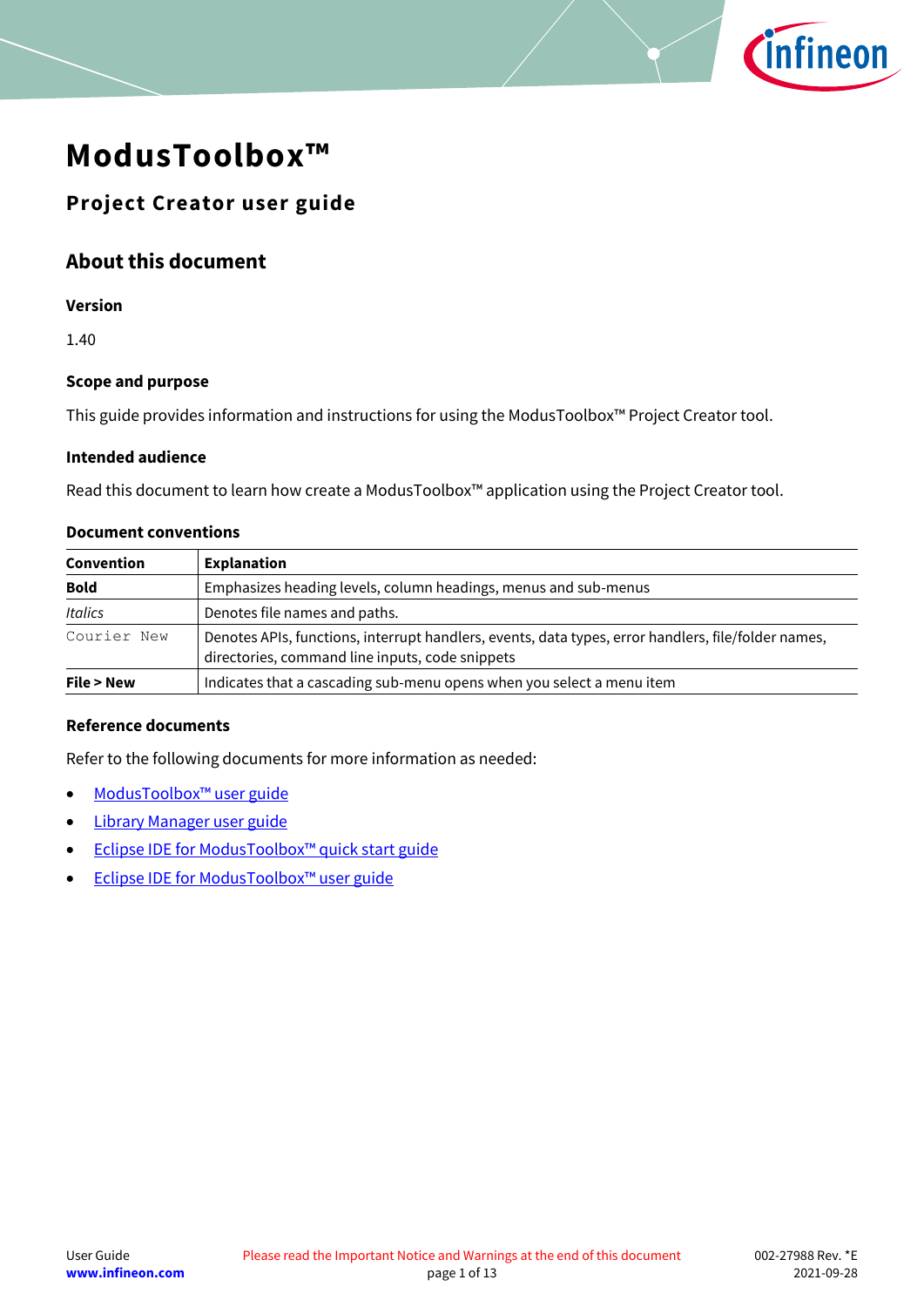

# **Table of contents**

| $\mathbf{1}$            |  |
|-------------------------|--|
| 1.1                     |  |
| 1.2                     |  |
| 1.3                     |  |
| $\overline{2}$          |  |
| 2.1                     |  |
| 2.2                     |  |
| 2.3                     |  |
| $\overline{\mathbf{3}}$ |  |
| 3.1                     |  |
| 3.2                     |  |
| 3.3                     |  |
| 3.4                     |  |
| 4                       |  |
| 5                       |  |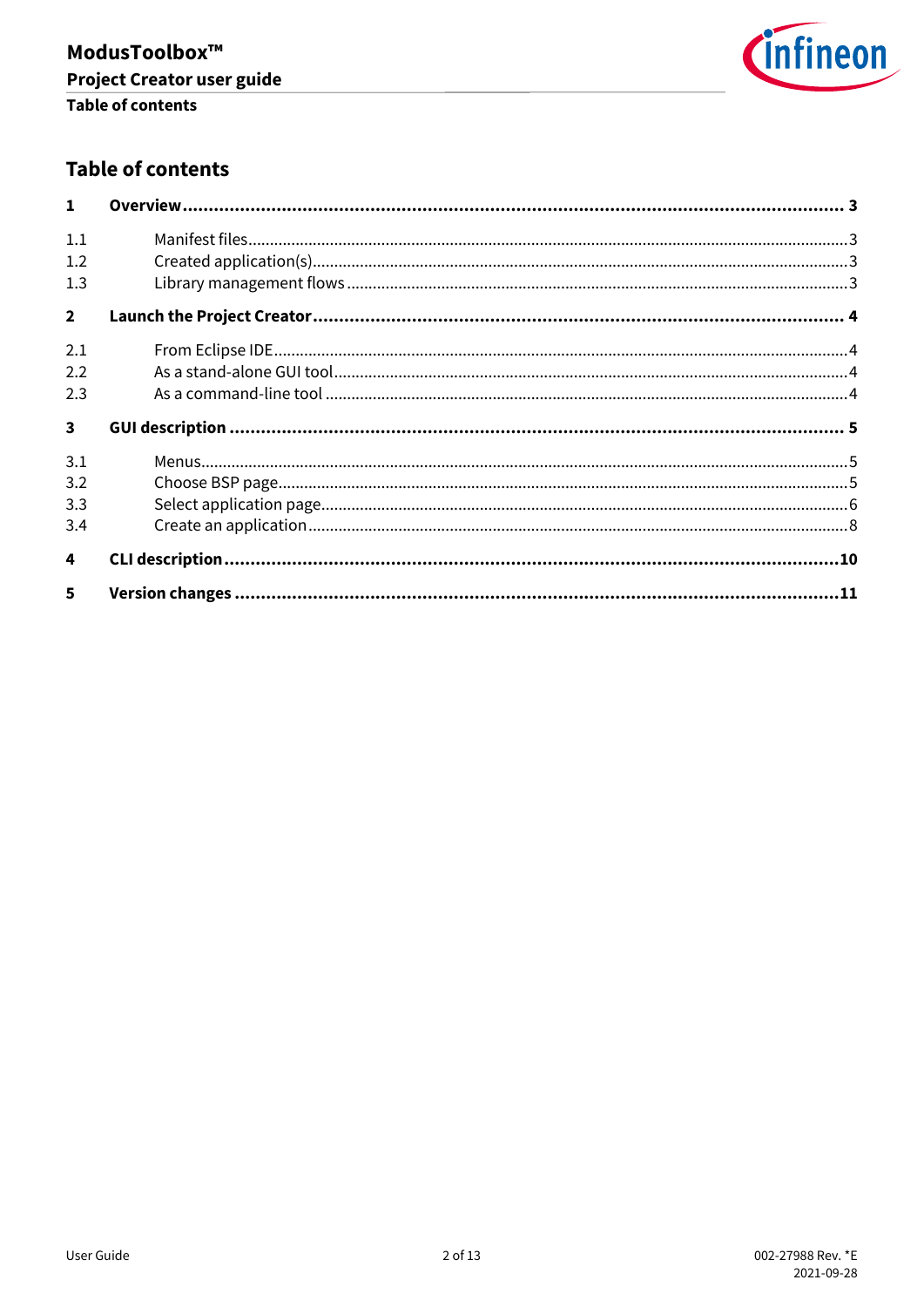

# <span id="page-2-0"></span>**1 Overview**

The Project Creator tool is used with the ModusToolbox™ software to create applications based on Board Support Packages (BSPs) and code examples found in the manifest files. The tool is provided as a [graphical](#page-4-0)  [user interface \(GUI\)](#page-4-0) and a [command-line interface \(CLI\)](#page-9-0) to create applications for use in any software environment you prefer. The GUI provides a simple interface for users who do not want to use the CLI.

# <span id="page-2-1"></span>**1.1 Manifest files**

Manifest files determine which BSPs and code examples display for use in the Project Creator tool in order to create applications. These files are located by default on GitHub. If for some reason your system cannot access these manifest files, then you will not be able to create an application.

[KBA230953](https://community.cypress.com/t5/Knowledge-Base-Articles/Offloading-the-Manifest-Files-of-ModusToolbox-KBA230953/ta-p/252973) describes methods for working around this issue.

# <span id="page-2-2"></span>**1.2 Created application(s)**

The Project Creator tool essentially runs a "git clone" command to create one or more applications onto your computer from a remote server. It also runs the "make getlibs" command to import the necessary libraries.

Different types of applications will have different files and directory structures. After creating the application(s), navigate to the specified root directory. Inspect the files and directories located there. Use these files to modify your application(s) as necessary in your preferred environment.

*Note: The Project Creator tool generates a log file named project-creator.log in the Application(s) Root Path. This log file captures all commands run by the tool. It will be overwritten if you create a new application in the same path.*

Refer to the [ModusToolbox™ u](https://www.cypress.com/ModusToolboxUserGuide)ser guide for more details about make commands, BSPs, and the overall structure of ModusToolbox™ applications.

# <span id="page-2-3"></span>**1.3 Library management flows**

For ModusToolbox™ 2.2 and later, we implemented a new way of structuring applications, called the MTB flow. Using this flow, applications can share BSPs and libraries. If needed, different applications can use different versions of the same BSP/library. Shared BSPs, libraries, and versions are located in a directory named *mtb\_shared*, which is adjacent to your application directories in the same root path. Refer to the *Library* [Manager user guide](https://www.cypress.com/ModusToolboxLibraryManager) for details.

Looking ahead, most example applications will use the new MTB flow. However, there are still various applications that use the previous flow, now called the LIB flow. These applications generally do not share BSPs and libraries, and these BSPs and libraries are located in an application's *libs* subdirectory. ModusToolbox™ fully supports both flows.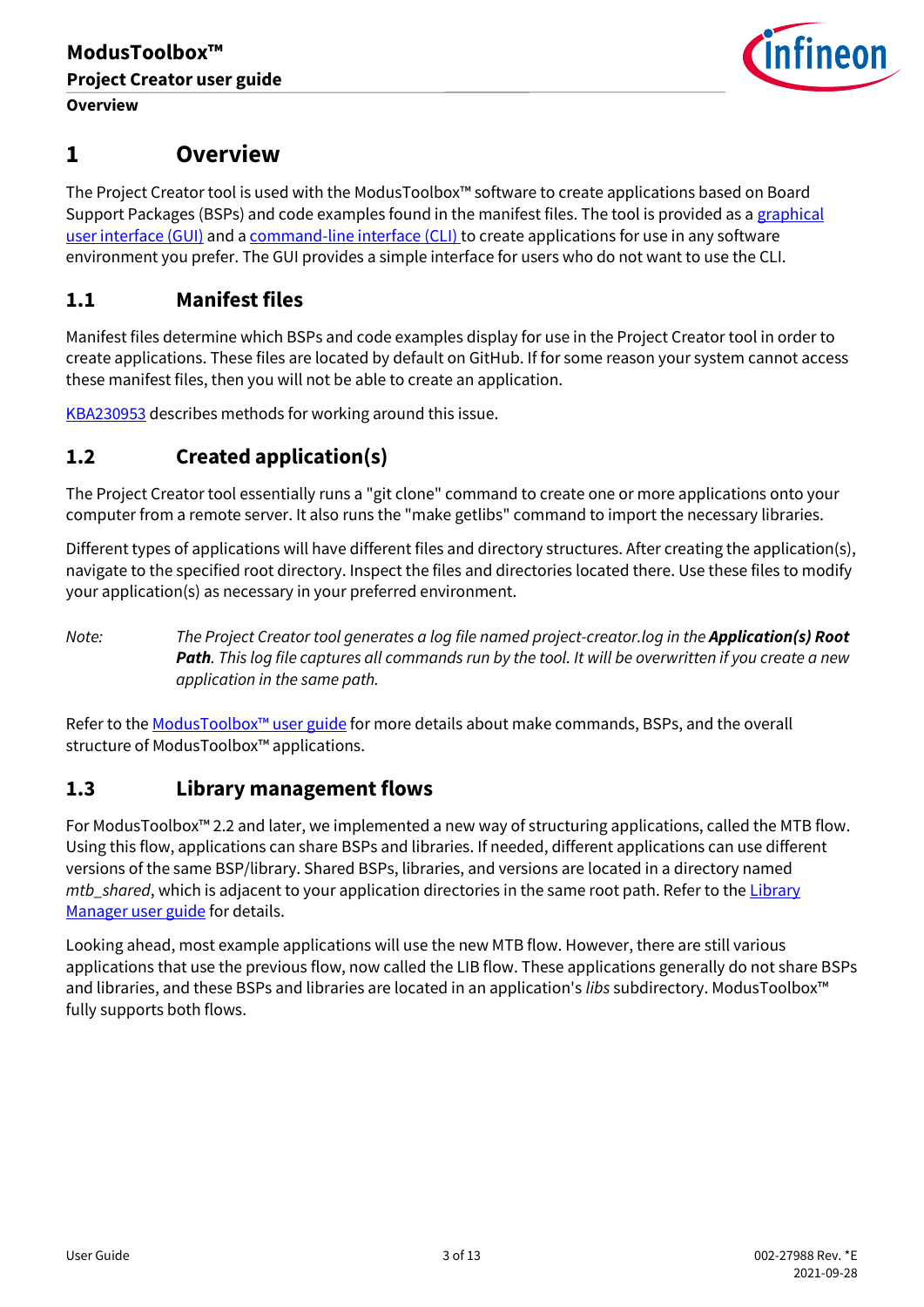

# <span id="page-3-0"></span>**2 Launch the Project Creator**

You can launch the Project Creator from the Eclipse IDE for ModusToolbox™, as a stand-alone GUI tool, and as a command-line tool.

*Note: If you prefer to use the Eclipse IDE, you should launch Project Creator tool from the Eclipse IDE included with ModusToolbox™ instead of as a stand-alone tool or from the command line.*

# <span id="page-3-1"></span>**2.1 From Eclipse IDE**

The Eclipse IDE included with the ModusToolbox™ installer provides links and menu items to launch the Project Creator tool and create a project that applies to Eclipse.

For more information, refer to th[e quick start guide](http://www.cypress.com/ModusToolboxQSG) o[r user guide](http://www.cypress.com/ModusToolboxUserGuide) for the Eclipse IDE for ModusToolbox™.

# <span id="page-3-2"></span>**2.2 As a stand-alone GUI tool**

Launch the Project Creator as a stand-alone GUI tool by running its executable as appropriate for your operating system (for example, double-click it or select it using the Windows **Start** menu). By default, it is installed here:

*<install\_dir>/ModusToolbox/tools\_<version>/project-creator*

# <span id="page-3-3"></span>**2.3 As a command-line tool**

To run the Project Creator as a command-line tool, navigate to the install location and run the projectcreator-cli executable from a command-line prompt. By default, it is installed here:

### *<install\_dir>/ModusToolbox/tools\_<version>/project-creator*

For more information about command-line options, run the  $\text{project-creation-cli}$  executable using the  $-h$ option. See [CLI description](#page-9-0) later in this document for an example.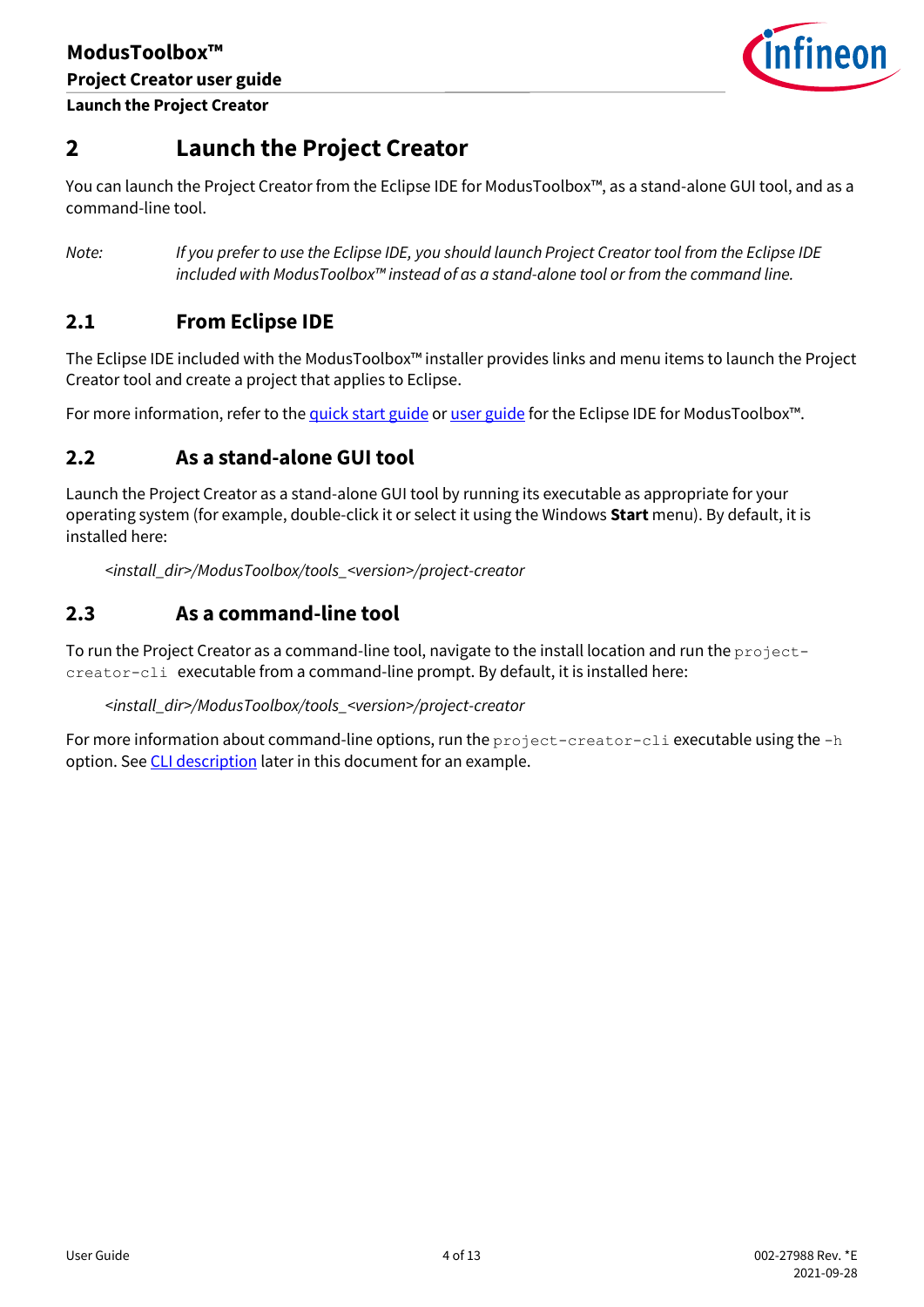

**GUI description**

# <span id="page-4-0"></span>**3 GUI description**

The Project Creator GUI provides a series of pages used to create a project.

### <span id="page-4-1"></span>**3.1 Menus**

The Project Creator has the following menus:

- **Settings** 
	- **Offline** Check box to switch to offline mode and read the local copy of the manifest file installed from the offline content bundle. Refer to the ModusToolbox<sup>™</sup> user guide for more details.
	- **Proxy Settings** Opens a dialog to specify direct or manual proxy settings.

| $\mathbb{X}$ Proxy server settings |                         |  |
|------------------------------------|-------------------------|--|
| · Direct<br>Manual                 | http(s)://hostname:port |  |
|                                    | Cancel<br>OK            |  |

- **Help** 
	- **View Help** Opens this document.
	- **About Project Creator** Displays tool version information.

### <span id="page-4-2"></span>**3.2 Choose BSP page**

When you first launch the GUI, it displays the "Choose Board Support Package (BSP)" page that lists the available BSPs by various types, suchas as AIROC™, PSoC™ 4, and XMC™.

| Project Creator 1.40 - Choose Board Support Package (BSP)                                                                                                                                                                                                                                                              |                                                                                                                            | п                                                                                                                                                                                                                                                                                                                                                                                                                                                                                                                                                                                               | $\times$ |
|------------------------------------------------------------------------------------------------------------------------------------------------------------------------------------------------------------------------------------------------------------------------------------------------------------------------|----------------------------------------------------------------------------------------------------------------------------|-------------------------------------------------------------------------------------------------------------------------------------------------------------------------------------------------------------------------------------------------------------------------------------------------------------------------------------------------------------------------------------------------------------------------------------------------------------------------------------------------------------------------------------------------------------------------------------------------|----------|
| Settings Help                                                                                                                                                                                                                                                                                                          |                                                                                                                            |                                                                                                                                                                                                                                                                                                                                                                                                                                                                                                                                                                                                 |          |
| Enter filter text<br>$\triangle$ MCU<br><b>Kit Name</b><br>AIROC Bluetooth BSPs<br><b>PMG1 BSPs</b><br>$\overline{P}$ PSoC 4 BSPs<br><b>CY8CKIT-041-41XX</b><br>CY8C4146AZI-S433<br><b>CY8CKIT-145-40XX</b><br>CY8C4045AZI-S413<br>CY8C4147AZI-S475<br>CY8CKIT-149<br>PSOC4-GENERIC<br>CY8C4548AZI-S485<br>PSoC 6 BSPs | $\blacksquare$ Import<br><b>Connectivity Device</b><br><none><br/><none><br/><none><br/><none></none></none></none></none> | KIT XMC47 RELAX V1<br>The XMC4700 Relax Kit is an XMC4700 based microcontroller evaluation kit with<br>Ethernet connection, CAN node and microSD Card slot included. It is hardware<br>compatible with 3.3V Arduino Shields.<br>Note:<br>Programming this kit requires installing SEGGER J-Link software.                                                                                                                                                                                                                                                                                       | ▲        |
| $\overline{\phantom{a}}$ XMC BSPs<br>KIT XMC14 BOOT 001 XMC1404-Q064x0200 <none><br/>KIT XMC47 RELAX V1 XMC4700-F144x2048 <none><br/><b>XMC-GENERIC</b><br/>XMC1404-Q064x0200 <none></none></none></none>                                                                                                              |                                                                                                                            | <b>Kit Features:</b><br>. XMC4700 (ARM Cortex-M4 based) Microcontroller in a LOFP144 package<br>. On-board Debug Probe with USB interface supporting SWD + SWO<br>. Detachable J-Link debugger and UART virtual COM port, with micro USB<br>connector<br>. Virtual COM Port via Debug Probe<br>. 2 x User Push-Buttons and 2 x User LED and 1 x Reset Push-Button<br>. Voltage Regulator 5 V -> 3.3 V<br>· USB (Micro USB Plug)<br>. 12 MHz Crystal<br>• 32.768 kHz RTC Crystal<br>. 0 Ohm Bridges for 3.3 V Arduino shields<br>. Ethernet PHY and RJ45 Jack<br>. 32 Mbit Quad-SPI Flash Memory | ٠        |
| Summary:<br>BSP: KIT_XMC47_RELAX_V1<br>Press "Next" to select application.                                                                                                                                                                                                                                             |                                                                                                                            |                                                                                                                                                                                                                                                                                                                                                                                                                                                                                                                                                                                                 | $\cdot$  |
| $\bigoplus$                                                                                                                                                                                                                                                                                                            |                                                                                                                            | Next                                                                                                                                                                                                                                                                                                                                                                                                                                                                                                                                                                                            | Close    |

Expand one or more categories to view the BSPs, and select the desired BSP by clicking it. A description for the selected BSP displays in the right pane.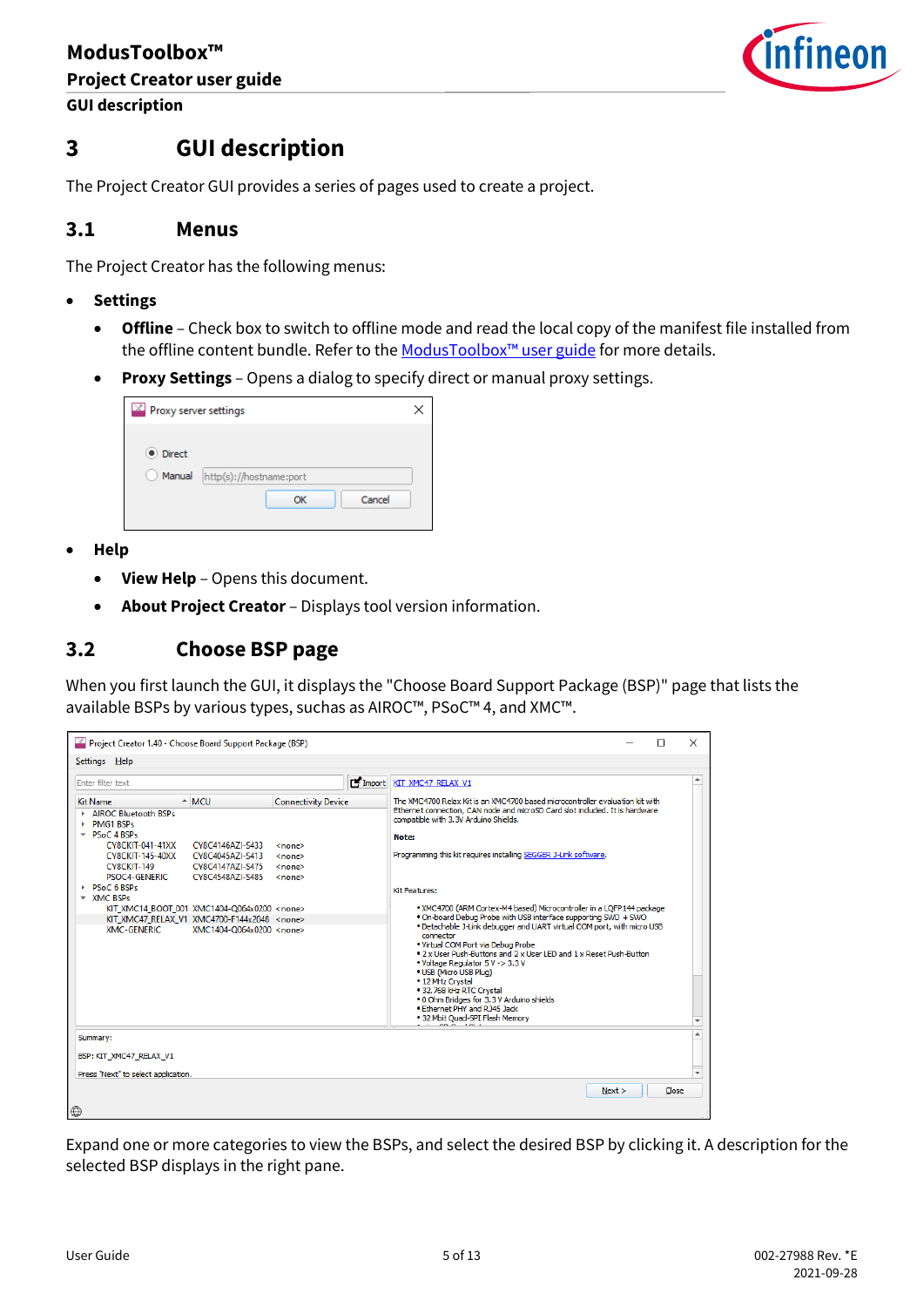

### **3.2.1 Import BSP**

The "Choose BSP" page provides an **Import** button to select any custom BSPs you may have created or received from a colleague. You can then create a new application for that custom BSP. After clicking the **Import** button, the Find Directory dialog opens to select the appropriate custom BSP. Navigate to the appropriate directory containing the BSP to import and click **Choose**.

The tool checks that the BSP to be imported has a makefile, but it does **not** validate the makefile for correctness. If the selected BSP has a makefile, it is added to the list with all the other BSPs.

| Kit Name            |  | $\triangle$ MCU | <b>Connectivity Device</b> |
|---------------------|--|-----------------|----------------------------|
| Custom              |  |                 |                            |
| <b>TARGET MyBSP</b> |  |                 |                            |
| PSoC 6 BSPs         |  |                 |                            |

If the BSP does not have a makefile, a message displays asking whether to continue with the selected BSP or not. Select **Yes** to proceed with the selected BSP. Select **No** to close the dialog, and then either navigate to another directory to find the BSP or cancel the import operation.

*Note: Custom BSPs created using the make bsp command include .mtbx files that provide pre-fetched library information.* 

For information about creating custom BSPs, refer to the ModusToolbox<sup>™</sup> user guide.

# <span id="page-5-0"></span>**3.3 Select application page**

Select a board on the Choose BSP page and click **Next >** to display the "Select Application" page. This page displays the **Template Applications** available for the selected BSP, organized by categories.

| Project Creator 1.40 - Select Application                                                                                                                                                                                                                                               |                                                                          | X<br>П                                                                                                                                     |
|-----------------------------------------------------------------------------------------------------------------------------------------------------------------------------------------------------------------------------------------------------------------------------------------|--------------------------------------------------------------------------|--------------------------------------------------------------------------------------------------------------------------------------------|
| Settings Help                                                                                                                                                                                                                                                                           |                                                                          |                                                                                                                                            |
| Application(s) Root Path: C:/Users/XYZ                                                                                                                                                                                                                                                  |                                                                          | Browse                                                                                                                                     |
| Target IDE:                                                                                                                                                                                                                                                                             | Microsoft Visual Studio Code                                             |                                                                                                                                            |
| Search                                                                                                                                                                                                                                                                                  | <b>Eximport</b> 了 第 品                                                    | This example demonstrates low power modes on CYW20819, CYW20820, and CYW89820<br>chips. For more information, see the README in this link. |
| <b>Template Application</b>                                                                                                                                                                                                                                                             | - New Application Name                                                   |                                                                                                                                            |
| Bluetooth<br><b>Getting Started</b><br>Peripherals<br>$\overline{\phantom{a}}$<br><b>HAL ADC</b><br><b>HAL GPIO</b><br><b>HAL I2C Master</b><br><b>V</b> HAL Low Power<br><b>HAL PUART</b><br><b>HAL PWM</b><br><b>HAL UART Raw Mode</b><br><b>PWM GPIO</b><br><b>Test HCI Loopback</b> | CYW208xx Data logger<br>Firmware Upgrade via HCI<br><b>HAL Low Power</b> |                                                                                                                                            |
| Template Application(s): HAL Low Power<br>Application(s) Root Path: C:/Users/XYZ                                                                                                                                                                                                        | Press "Create" to create the selected application(s).                    | $\overline{\phantom{a}}$                                                                                                                   |
| $\bigoplus$                                                                                                                                                                                                                                                                             |                                                                          | $Back$<br>Create<br>Close                                                                                                                  |

On this page, do one or more of the following:

• Specify the **Application(s) Root Path**, or leave it as the default. All files and folders from the application(s) with a selected check box will be copied to this location in a folder with the **Application Name(s)**.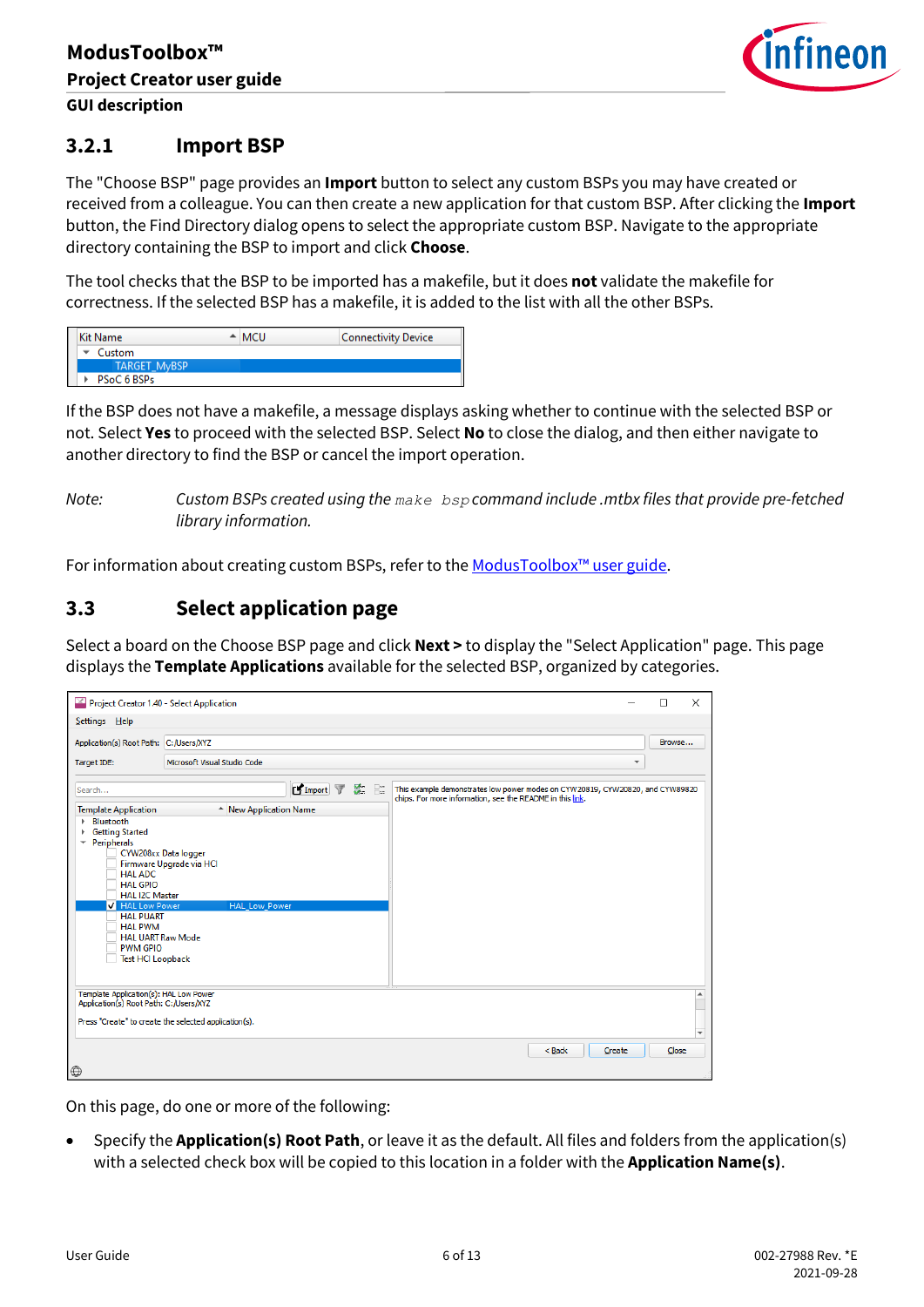# **ModusToolbox™ Project Creator user guide GUI description**



• Optionally pick an item from the **Target IDE** pull-down menu, which will generate the necessary files for the selected target. For more details, refer to the "Export to IDEs" chapter in th[e ModusToolbox™](https://www.cypress.com/ModusToolboxUserGuide) user guide.

*Note: If you launch the Project Creator tool from the Eclipse IDE, "Eclipse IDE for ModusToolbox™" is the only option available and it cannot be changed.*

- Expand one or more categories to see the applications available.
- Select one or more check boxes for applications in the list. You can click on the check box or use the rightclick context menu. Se[e Select multiple applications](#page-6-0) for more details.
- Type a **New Application Name** for the application(s) with a selected check box, or leave the name as the default.

# **3.3.1 Toolbar options**

The "Select Application" page contains a toolbar with options to assist with the process, including:

| Search | <b>TV</b> Import<br>똜.<br>457<br>TER. |
|--------|---------------------------------------|
|--------|---------------------------------------|

- **Search** Shows applications that include the text as entered. Se[e Using search](#page-7-1) for more details.
- **Import** Allows you to add other applications to the list. Se[e Import application.](#page-7-2)
- **Show/Hide**  Toggle to show only the applications with check boxes selected or show all applications. If there is search text, then only applications with check boxes selected and applications with matching search text will be shown instead of all.
- **Select All** Select the check boxes for all applications currently shown in the list.
- **Unselect All** Unselect the check boxes for all applications currently shown in the list.

# <span id="page-6-0"></span>**3.3.2 Select multiple applications**

The "Select Application" page allows you to select multiple applications, as follows:

- Click multiple check boxes next to the applications.
- Click to highlight an application, then press and hold [**Ctrl**] and click additional applications.
- Click to highlight an application, then press and hold [**Shift**] to select a range of applications.

When you have multiple applications highlighted, right-click to open the context menu **Select Highlighted Applications**.

| <b>Template Application</b> | <b>New Application Name</b>            |
|-----------------------------|----------------------------------------|
| Bluetooth<br>۱              |                                        |
| <b>Getting Started</b>      |                                        |
| <b>Empty BTSDK App</b>      |                                        |
| <b>WICED BTSDK Tools</b>    |                                        |
| Peripherals                 |                                        |
| CYW208xx Data logger        |                                        |
| Firmware Upgrade via HCI    |                                        |
| <b>HAL ADC</b>              |                                        |
| <b>HAL GPIO</b>             |                                        |
| <b>HAL I2C Master</b>       |                                        |
| <b>HAL Low Power</b>        |                                        |
| <b>HAL PUART</b>            |                                        |
| <b>HAL PWM</b>              |                                        |
| <b>HAL UART Raw Mede</b>    |                                        |
| <b>PWM GPIO</b>             | <b>Select Highlighted Applications</b> |
| <b>Test HCI Loopback</b>    |                                        |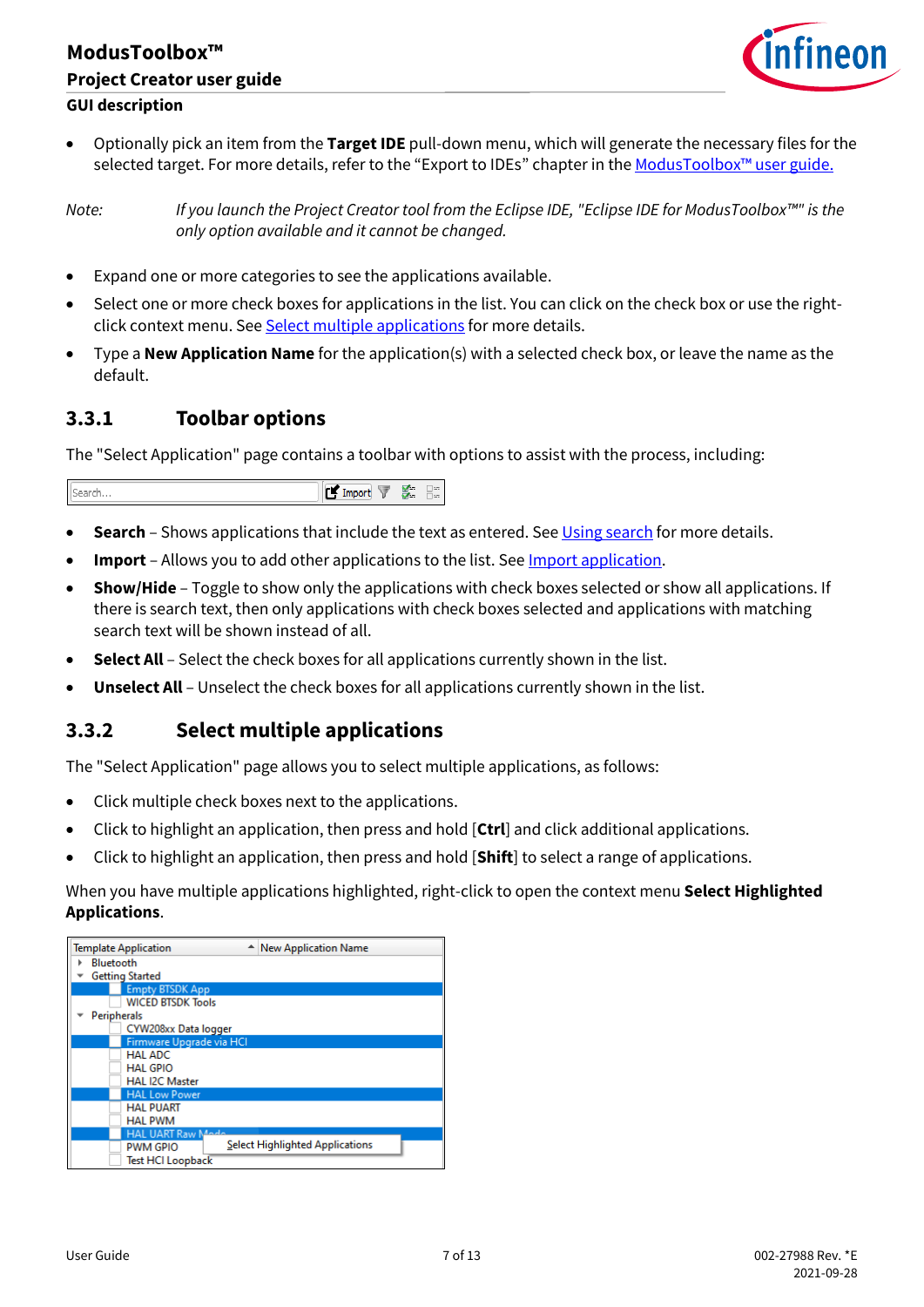

# <span id="page-7-1"></span>**3.3.3 Using search**

Enter text in the **Search** field above the list of applications to limit the number of applications shown. This can make it easier to decide which application(s) to select. Text entered in this field is searched against keywords in the application's manifest, title, and description. Along with applications that match the search, any imported applications are included at the beginning of the list, and any applications with a selected check box are included at the end of the list.

You can enter text with spaces, and they are treated as separate search terms. You can also use a quoted phrase, such as "psoc 6", which is treated as a single term.

# <span id="page-7-2"></span>**3.3.4 Import application**

The Select Application page also provides an **Import** button to select other applications you may have created or received from a colleague. After clicking the **Import** button, the Find Directory dialog opens. Navigate to the appropriate directory containing the application to import and click **Choose**.

*Note: Ensure that you only select an application supported by the BSP you selected on the Choose BSP page.*

The tool checks that the application to be imported has a makefile, but it does **not** validate the makefile for correctness. If the selected application has a makefile, it is added to the list with the other applications.

| Template Application<br>← New Application Name |  |  |
|------------------------------------------------|--|--|
| Custom<br>⊪≖                                   |  |  |
| MyApplication MyApplication                    |  |  |

If the application does not have a makefile, a message displays asking whether to continue with the selected application or not. Select **Yes** to proceed with the import. Select **No** to close the message without importing, and then navigate to another directory to find an application or cancel the import operation.

# <span id="page-7-0"></span>**3.4 Create an application**

Click **Create** to start the process of creating a ModusToolbox™ application, and the GUI will display various messages showing the progress.

| Settings Help                                                                                                                                                                                                                                                                                                                                   |                                                                                                                            |                                                                                                                                                                                                                         |
|-------------------------------------------------------------------------------------------------------------------------------------------------------------------------------------------------------------------------------------------------------------------------------------------------------------------------------------------------|----------------------------------------------------------------------------------------------------------------------------|-------------------------------------------------------------------------------------------------------------------------------------------------------------------------------------------------------------------------|
| Target IDE:                                                                                                                                                                                                                                                                                                                                     | Application(s) Root Path: C:/Users/Public/Documents<br>Microsoft Visual Studio Code                                        | Browse                                                                                                                                                                                                                  |
| Search<br><b>Template Application</b><br><unspecified group=""><br/><b>Bluetooth</b><br/><b>Getting Started</b><br/><math display="inline">\forall</math><br/><b>Empty PSoC6 App</b><br/><b>V</b> Hello World<br/>Switching Power Modes<br/>Graphics<br/>Machine Learning<br/>Manufacturing<br/>Peripherals<br/>Sensing<br/>Wi-Fi</unspecified> | $\blacksquare$ Import<br>ene<br>She<br>- New Application Name<br>Dual-CPU Empty PSoC6 App<br><b>Hello World</b>            | This code example demonstrates simple UART communication by printing a "Hello World"<br>message on a terminal and blinks an LED using a Timer resource using PSoC 6 MCU.<br>For more details, see the README on GitHub. |
| Getting manifests from remote server<br>Successfully acquired the information.                                                                                                                                                                                                                                                                  | Processing super-manifest https://github.com/cypresssemiconductorco/mtb-super-manifest/raw/v2.X/mtb-super-manifest-fv2.xml |                                                                                                                                                                                                                         |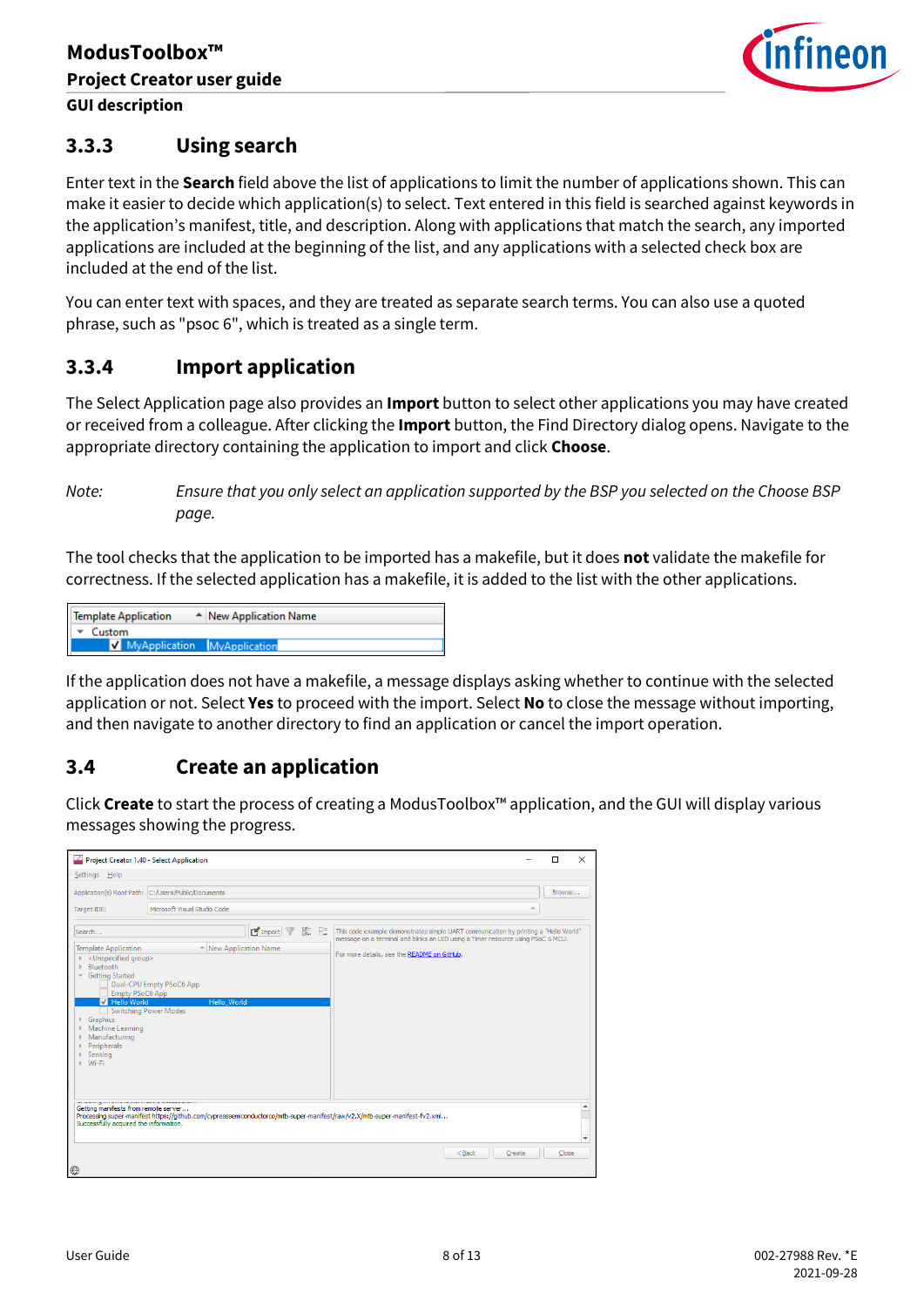# **ModusToolbox™ Project Creator user guide GUI description**



*Note: During the project creation process, the tool automatically selects the best pair of BSP and application versions from the manifest file. The selection process has the following preferences:*

- Versions that support the .*mtb* file flow (se[e Library management flows\)](#page-2-3) are preferred over versions that support the .*lib* file flow.
- Release versions are preferred over any custom name versions.

Using the command line (se[e CLI description\)](#page-9-0), you can manually select which version to use. If the BSP and application flow versions match, then the project-creator tool will create a project. If not, then it will show an error.

The GUI always shows applications that have at least one application version that is supported by at least one BSP version.

When the process competes, the tool will display a message similar to the following:

| $=$ Import complete $=$                         |
|-------------------------------------------------|
|                                                 |
|                                                 |
| Successfully created "Hello_World" application. |

You can continue creating new projects from the "Select Application" page by selecting a new application and then clicking the **Create** button again. You can also go back to the "Choose BSP" page to select another BSP and then continue the project creation process as usual.

To close the tool, click the **Close** button or the **X** button at the top-right of the GUI.

*Note: If you launched the Project Creator tool from the Eclipse IDE, the Project Creator tool closes automatically upon completion, and the IDE will import the created application(s).*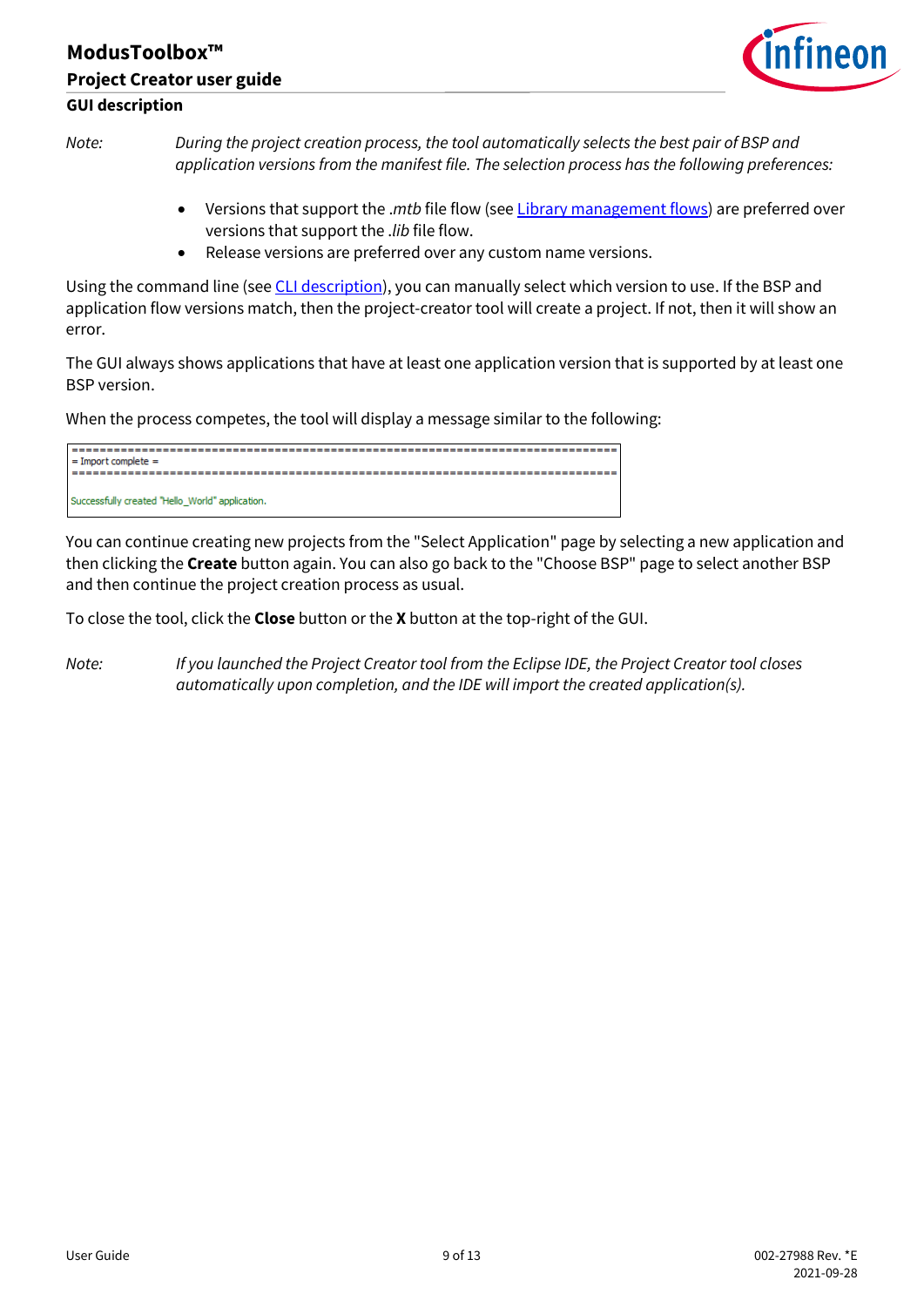

# <span id="page-9-0"></span>**4 CLI description**

You can also use the *project-creator-cli* executable to create applications from a command-line prompt or from within batch files or shell scripts. The exit code for the CLI is zero if the operation is successful, or non-zero if the operation encounters an error. For Windows, use the modus-shell bash installed in the ModusToolbox™ "tools" directory. For macOS and Linux, use the appropriate bash for your system.

The *project-creator-cli* executable is located in the same directory as the GUI version of the tool (*<install\_dir>/ModusToolbox/tools\_2.4/project-creator/*). To see all the options available, run the tool with the -h option:

\$ project-creator-cli -h

The following example shows running the tool with the basic options to specify a BSP and application:

```
$ project-creator-cli \
--board-id CY8CKIT-062-WIFI-BT \
--app-id mtb-example-psoc6-hello-world
```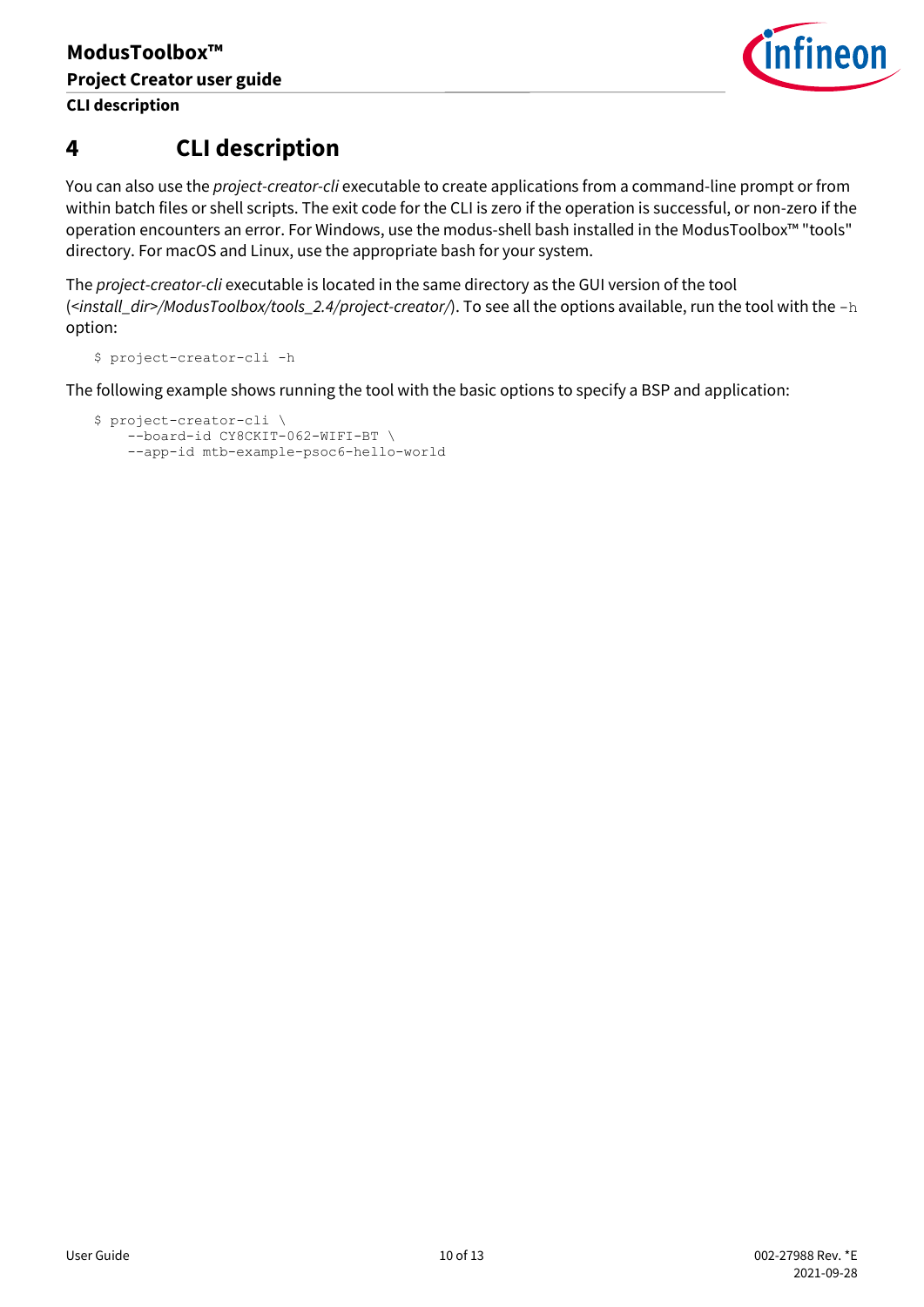

# <span id="page-10-0"></span>**5 Version changes**

| <b>Version</b> | <b>Change descriptions</b>                                                          |
|----------------|-------------------------------------------------------------------------------------|
| $1.0\,$        | New tool.                                                                           |
| 1.1            | Redesigned the GUI to provide a better flow.                                        |
|                | Added Settings and Help menus.                                                      |
|                | Added icon to indicate online/offline status.                                       |
|                | Added Import BSP button.                                                            |
| 1.2.0          | Tool can be launched from Windows Start menu.                                       |
|                | Updated versioning to support patch releases.                                       |
|                | Updated to select and create multiple applications at one time.                     |
|                | Updated to provide information about new library management flow.                   |
| 1.30           | Updated versioning to allow for additional minor changes.                           |
|                | Updated the import process to check if the BSP/application includes a makefile.     |
|                | Added Target IDE option to the GUI.                                                 |
|                | Added colors to the messages; red for error, yellow for warning, green for success. |
| 1.40           | Added categories for Template Applications.                                         |
|                | Updated handling of .mtbx files.                                                    |

This section lists and describes the changes for each version of this tool.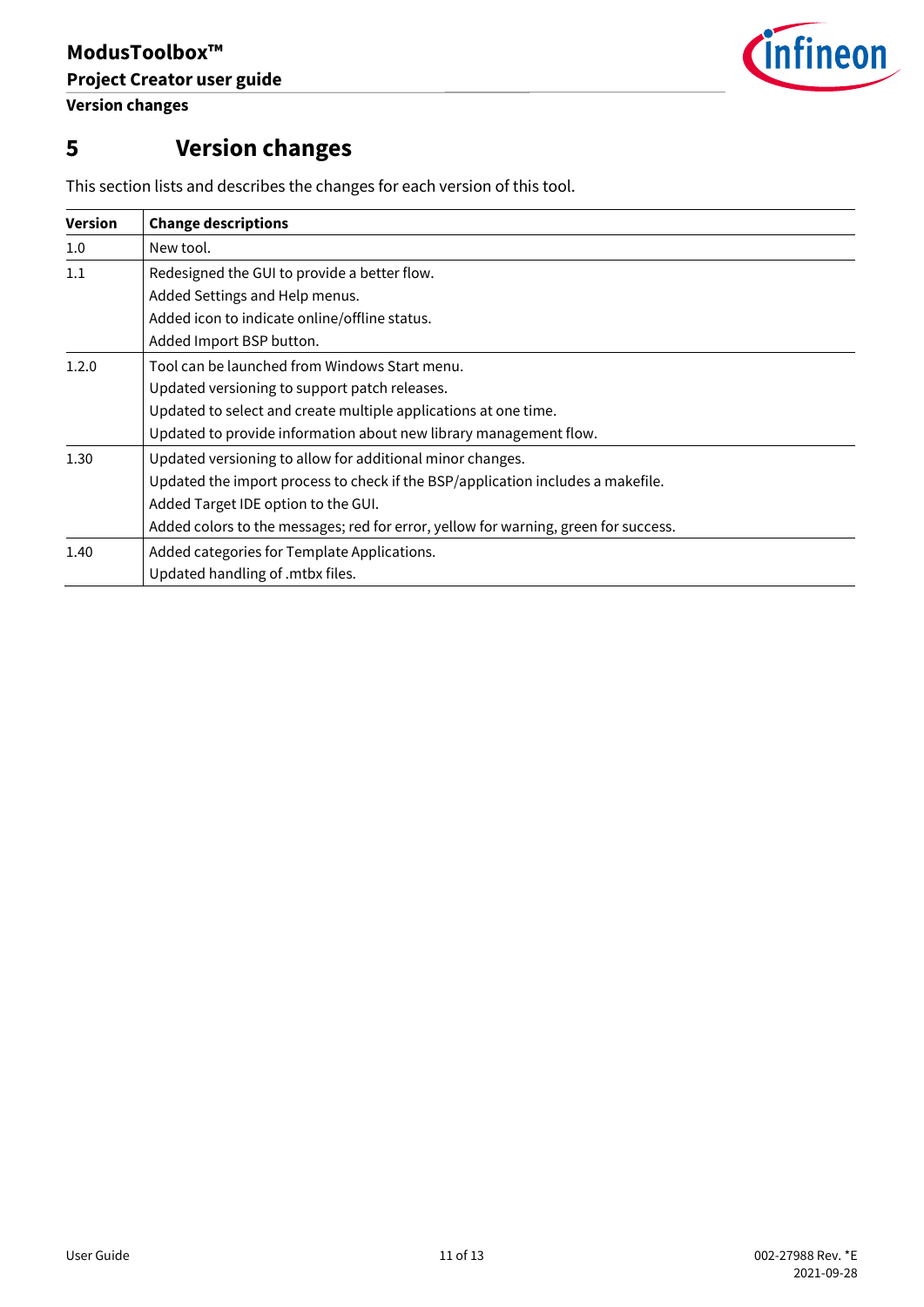

# **Revision history**

| <b>Revision</b>  | <b>Date</b> | <b>Description</b>        |
|------------------|-------------|---------------------------|
| $***$            | 10/16/19    | New document.             |
| $^{\star}$ A     | 03/26/20    | Updated to version 1.1.   |
| $*_{\mathsf{B}}$ | 09/01/20    | Updated to version 1.2.0. |
| $^{\star}$ C     | 03/25/21    | Updated to version 1.30.  |
| $\star$ D        | 06/28/21    | Updated CLI instructions. |
| $*_{E}$          | 09/28/21    | Updated to version 1.40.  |